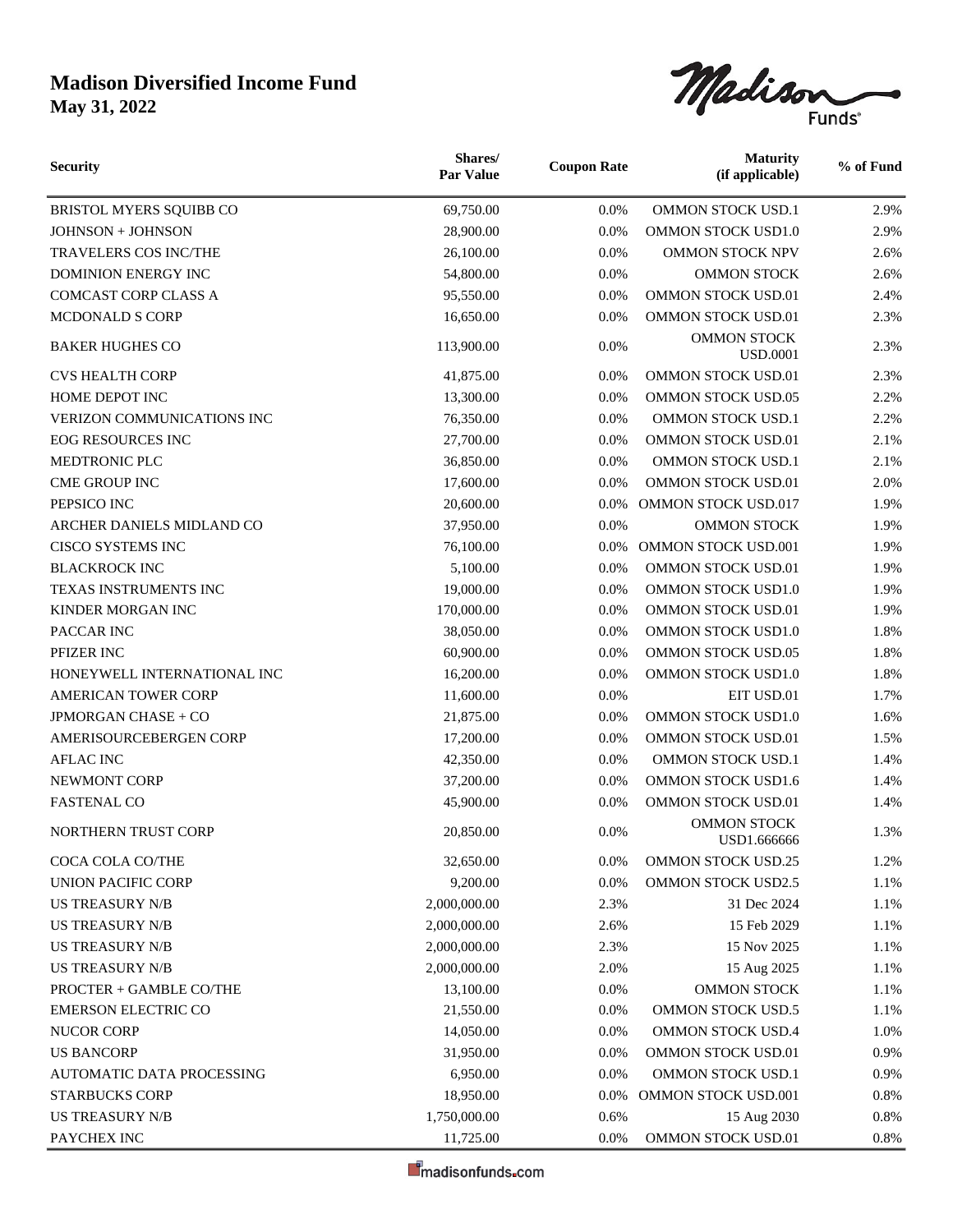

| <b>Security</b>                | Shares/<br><b>Par Value</b> | <b>Coupon Rate</b> | <b>Maturity</b><br>(if applicable) | % of Fund |
|--------------------------------|-----------------------------|--------------------|------------------------------------|-----------|
| <b>US TREASURY N/B</b>         | 1,500,000.00                | 1.5%               | 15 Aug 2026                        | 0.8%      |
| ANALOG DEVICES INC             | 8,175.00                    | 0.0%               | <b>OMMON STOCK USD.167</b>         | 0.8%      |
| <b>US TREASURY N/B</b>         | 1,500,000.00                | 0.4%               | 31 Jan 2026                        | 0.8%      |
| <b>US TREASURY N/B</b>         | 1,500,000.00                | 1.4%               | 15 Nov 2031                        | 0.7%      |
| <b>COLGATE PALMOLIVE CO</b>    | 16,350.00                   | 0.0%               | <b>OMMON STOCK USD1.0</b>          | 0.7%      |
| <b>US TREASURY N/B</b>         | 1,500,000.00                | 2.3%               | 15 May 2041                        | 0.7%      |
| <b>US TREASURY N/B</b>         | 1,000,000.00                | 2.9%               | 15 May 2028                        | 0.6%      |
| <b>US TREASURY N/B</b>         | 1,000,000.00                | 0.4%               | 30 Sep 2027                        | 0.5%      |
| <b>US TREASURY N/B</b>         | 700,000.00                  | 6.6%               | 15 Feb 2027                        | 0.5%      |
| <b>US TREASURY N/B</b>         | 1,250,000.00                | 1.3%               | 15 May 2050                        | 0.5%      |
| FHLMC MULTIFAMILY STRUCTURED P | 600,000.00                  | 3.1%               | 25 Jun 2027                        | 0.3%      |
| FED HM LN PC POOL SD0960       | 498,920.83                  | 3.5%               | 01 Apr 2052                        | 0.3%      |
| <b>US TREASURY N/B</b>         | 500,000.00                  | 2.5%               | 15 Feb 2045                        | 0.2%      |
| <b>US TREASURY N/B</b>         | 400,000.00                  | 3.8%               | 15 Aug 2041                        | 0.2%      |
| <b>BANK OF AMERICA CORP</b>    | 400,000.00                  | 1.0%               | 01 Oct 2025                        | 0.2%      |
| FED HM LN PC POOL RB5105       | 430,318.71                  | 2.0%               | 01 Mar 2041                        | 0.2%      |
| <b>US TREASURY N/B</b>         | 400,000.00                  | 3.0%               | 15 May 2042                        | 0.2%      |
| <b>US TREASURY N/B</b>         | 500,000.00                  | 1.9%               | 15 Feb 2051                        | 0.2%      |
| MET TRANSPRTN AUTH NY REVENUE  | 325,000.00                  | 6.5%               | 15 Nov 2031                        | 0.2%      |
| <b>US TREASURY N/B</b>         | 355,000.00                  | 2.4%               | 15 May 2027                        | 0.2%      |
| <b>GOLDMAN SACHS GROUP INC</b> | 350,000.00                  | 1.0%               | 21 Oct 2027                        | 0.2%      |
| MCDONALD S CORP                | 300,000.00                  | 4.9%               | 09 Dec 2045                        | 0.2%      |
| VALERO ENERGY PARTNERS         | 300,000.00                  | 4.5%               | 15 Mar 2028                        | 0.2%      |
| PNC FINANCIAL SERVICES         | 300,000.00                  | 3.5%               | 23 Apr 2029                        | 0.2%      |
| <b>VALERO ENERGY CORP</b>      | 250,000.00                  | 6.6%               | 15 Jun 2037                        | 0.2%      |
| SCHLUMBERGER HLDGS CORP        | 292,000.00                  | 3.9%               | 17 May 2028                        | 0.2%      |
| <b>COMCAST CORP</b>            | 275,000.00                  | 4.2%               | 15 Oct 2028                        | 0.2%      |
| JP MORGAN MORTGAGE TRUST       | 286,927.07                  | 1.0%               | 25 Oct 2051                        | 0.1%      |
| <b>CVS HEALTH CORP</b>         | 250,000.00                  | 5.1%               | 20 Jul 2045                        | 0.1%      |
| FNMA POOL FS1818               | 250,000.00                  | 1.0%               | 01 May 2052                        | 0.1%      |
| FREMF MORTGAGE TRUST           | 250,000.00                  | 1.0%               | 25 Nov 2047                        | $0.1\%$   |
| FNMA POOL CB3678               | 249,772.36                  | 4.0%               | 01 May 2052                        | 0.1%      |
| FED HM LN PC POOL RA7380       | 249,999.99                  | 3.5%               | 01 May 2052                        | 0.1%      |
| <b>INTEL CORP</b>              | 272,000.00                  | 3.7%               | 08 Dec 2047                        | 0.1%      |
| DISCOVERY COMMUNICATIONS       | 250,000.00                  | 5.0%               | 20 Sep 2037                        | 0.1%      |
| PERKINELMER INC                | 250,000.00                  | 0.6%               | 15 Sep 2023                        | $0.1\%$   |
| <b>US TREASURY N/B</b>         | 250,000.00                  | 3.0%               | 15 Feb 2048                        | 0.1%      |
| FREMF MORTGAGE TRUST           | 240,000.00                  | 1.0%               | 25 Jan 2048                        | 0.1%      |
| FNMA POOL FM3165               | 254,372.71                  | 1.0%               | 01 Dec 2047                        | 0.1%      |
| <b>FANNIEMAE ACES</b>          | 236,290.24                  | 1.0%               | 25 Nov 2027                        | 0.1%      |
| FNMA POOL CB3076               | 247,232.03                  | 2.5%               | 01 Mar 2042                        | 0.1%      |
| FNMA POOL MA4571               | 246,809.16                  | 2.5%               | 01 Mar 2042                        | 0.1%      |
| FNMA POOL FM5530               | 226,179.90                  | 1.0%               | 01 Nov 2050                        | 0.1%      |
| AES CORP/THE                   | 250,000.00                  | 1.4%               | 15 Jan 2026                        | 0.1%      |
|                                |                             |                    |                                    |           |

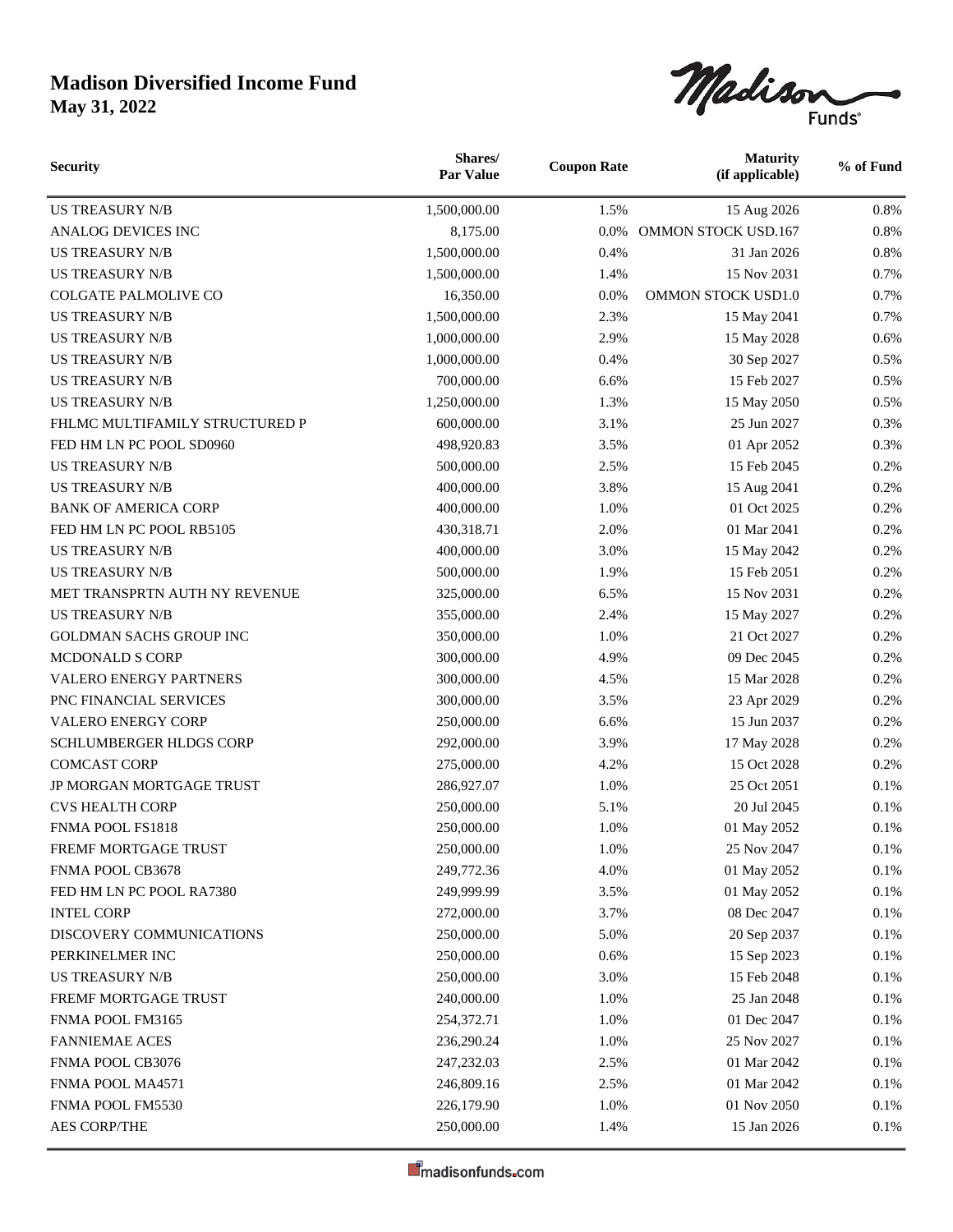

| <b>Security</b>                 | Shares/<br><b>Par Value</b> | <b>Coupon Rate</b> | <b>Maturity</b><br>(if applicable) | % of Fund |
|---------------------------------|-----------------------------|--------------------|------------------------------------|-----------|
| FNMA POOL FS0517                | 232,431.88                  | 1.0%               | 01 Aug 2048                        | 0.1%      |
| <b>INTL FLAVOR + FRAGRANCES</b> | 250,000.00                  | 1.8%               | 15 Oct 2027                        | 0.1%      |
| JPMORGAN CHASE + CO             | 250,000.00                  | 1.0%               | 31 Dec 2099                        | 0.1%      |
| <b>EBAY INC</b>                 | 250,000.00                  | 2.6%               | 10 May 2031                        | 0.1%      |
| FED HM LN PC POOL SC0151        | 228,452.18                  | 2.5%               | 01 Jun 2041                        | 0.1%      |
| ROYALTY PHARMA PLC              | 250,000.00                  | 2.2%               | 02 Sep 2030                        | 0.1%      |
| FNMA POOL MA4334                | 222,805.73                  | 2.5%               | 01 May 2041                        | 0.1%      |
| SOUTHWEST AIRLINES CO           | 200,000.00                  | 5.1%               | 15 Jun 2027                        | 0.1%      |
| WASHINGTON MULTNOMAH YAMHILL    | 200,000.00                  | 4.4%               | 30 Jun 2034                        | 0.1%      |
| CHARTER COMM OPT LLC/CAP        | 200,000.00                  | 4.9%               | 23 Jul 2025                        | 0.1%      |
| KINDER MORGAN INC               | 200,000.00                  | 5.6%               | 01 Jun 2045                        | 0.1%      |
| <b>NASDAQ INC</b>               | 250,000.00                  | 1.7%               | 15 Jan 2031                        | 0.1%      |
| AT+T INC                        | 200,000.00                  | 4.8%               | 15 May 2046                        | 0.1%      |
| <b>BP CAP MARKETS AMERICA</b>   | 200,000.00                  | 3.1%               | 04 May 2026                        | 0.1%      |
| <b>FANNIEMAE ACES</b>           | 194,610.35                  | 1.0%               | 25 Sep 2027                        | 0.1%      |
| ZOETIS INC                      | 200,000.00                  | 3.0%               | 12 Sep 2027                        | 0.1%      |
| FNMA POOL MA0919                | 190,702.99                  | 3.5%               | 01 Dec 2031                        | 0.1%      |
| <b>PSMC TRUST</b>               | 206,293.47                  | 1.0%               | 25 Mar 2051                        | 0.1%      |
| <b>MARS INC</b>                 | 250,000.00                  | 2.4%               | 16 Jul 2040                        | 0.1%      |
| FED HM LN PC POOL QA2240        | 202,559.73                  | 2.5%               | 01 Apr 2048                        | 0.1%      |
| DUPONT DE NEMOURS INC           | 180,000.00                  | 4.7%               | 15 Nov 2028                        | 0.1%      |
| LOWE S COS INC                  | 250,000.00                  | 3.0%               | 15 Oct 2050                        | 0.1%      |
| <b>MARS INC</b>                 | 200,000.00                  | 4.0%               | 01 Apr 2049                        | 0.1%      |
| ROYALTY PHARMA PLC              | 250,000.00                  | 3.6%               | 02 Sep 2050                        | 0.1%      |
| <b>BANK OF AMERICA CORP</b>     | 200,000.00                  | 1.0%               | 11 Mar 2027                        | 0.1%      |
| <b>TRUIST FINANCIAL CORP</b>    | 200,000.00                  | 1.0%               | 02 Mar 2027                        | 0.1%      |
| FED HM LN PC POOL Q27927        | 181,234.20                  | 3.5%               | 01 Aug 2044                        | 0.1%      |
| WOODWARD CAPITAL MANAGEMENT     | 195,623.33                  | 1.0%               | 25 Jan 2052                        | 0.1%      |
| <b>JPMORGAN CHASE + CO</b>      | 200,000.00                  | 1.0%               | 04 Feb 2027                        | 0.1%      |
| JP MORGAN MORTGAGE TRUST        | 203,866.40                  | 1.0%               | 25 Jun 2051                        | 0.1%      |
| PUBLIC STORAGE                  | 200,000.00                  | 1.9%               | 01 May 2028                        | $0.1\%$   |
| <b>EXPEDIA GROUP INC</b>        | 200,000.00                  | 3.3%               | 15 Feb 2030                        | 0.1%      |
| WOODWARD CAPITAL MANAGEMENT     | 189,980.14                  | 1.0%               | 25 Dec 2051                        | 0.1%      |
| <b>US TREASURY N/B</b>          | 200,000.00                  | 2.5%               | 15 May 2046                        | 0.1%      |
| PHILLIPS 66                     | 200,000.00                  | 2.2%               | 15 Dec 2030                        | 0.1%      |
| FED HM LN PC POOL ZS8641        | 169,990.89                  | 2.5%               | 01 Feb 2032                        | 0.1%      |
| HP INC                          | 200,000.00                  | 2.7%               | 17 Jun 2031                        | 0.1%      |
| FHLMC MULTIFAMILY STRUCTURED P  | 166, 103. 35                | 3.0%               | 25 Nov 2025                        | 0.1%      |
| <b>FANNIE MAE</b>               | 982,075.01                  | 5.5%               | 25 Dec 2035                        | $0.1\%$   |
| HUNTINGTON BANCSHARES           | 200,000.00                  | 1.0%               | 15 Aug 2036                        | 0.1%      |
| LAD AUTO RECEIVABLES TRUST      | 166,222.73                  | 1.3%               | 17 Aug 2026                        | 0.1%      |
| <b>FANNIE MAE CAS</b>           | 164,226.28                  | 1.0%               | 25 Dec 2041                        | 0.1%      |
| JPMORGAN CHASE BANK, NA CACL    | 163,631.52                  | 0.9%               | 26 Dec 2028                        | 0.1%      |
| CHASE AUTO CREDIT LINKED NOTES  | 165,274.96                  | 0.9%               | 26 Feb 2029                        | $0.1\%$   |
|                                 |                             |                    |                                    |           |

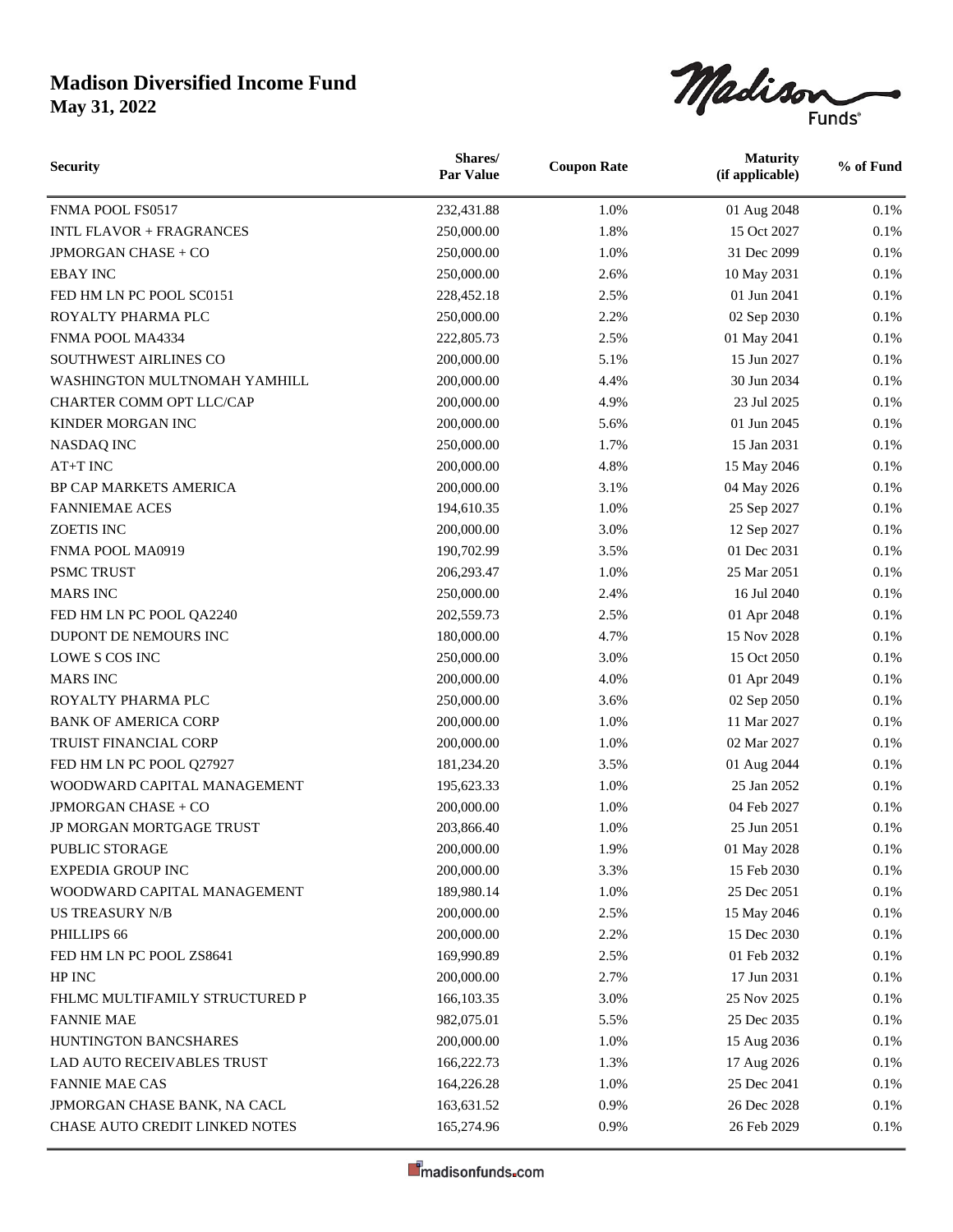

| <b>Security</b>                      | Shares/<br><b>Par Value</b> | <b>Coupon Rate</b> | <b>Maturity</b><br>(if applicable) | % of Fund |
|--------------------------------------|-----------------------------|--------------------|------------------------------------|-----------|
| FED HM LN PC POOL Q52955             | 159,502.74                  | 3.5%               | 01 Dec 2047                        | 0.1%      |
| GS MORTGAGE BACKED SECURITIES        | 178,335.33                  | 1.0%               | 25 May 2051                        | 0.1%      |
| <b>VERIZON COMMUNICATIONS</b>        | 150,000.00                  | 4.3%               | 21 Sep 2028                        | 0.1%      |
| PECO ENERGY CO                       | 193,000.00                  | 3.1%               | 15 Mar 2051                        | 0.1%      |
| <b>MPLX LP</b>                       | 150,000.00                  | 4.8%               | 15 Feb 2029                        | 0.1%      |
| PHILLIPS 66                          | 150,000.00                  | 4.7%               | 15 Nov 2034                        | 0.1%      |
| <b>GM FINANCIAL SECURITIZED TERM</b> | 150,000.00                  | 2.9%               | 16 Oct 2024                        | 0.1%      |
| FNMA POOL FS1704                     | 148,015.38                  | 1.0%               | 01 May 2052                        | 0.1%      |
| <b>MARTIN MARIETTA MATERIAL</b>      | 200,000.00                  | 3.2%               | 15 Jul 2051                        | 0.1%      |
| SEQUOIA MORTGAGE TRUST               | 155,646.80                  | 1.0%               | 25 Jun 2043                        | 0.1%      |
| CCG RECEIVABLES TRUST                | 148,415.66                  | 0.5%               | 14 Dec 2027                        | 0.1%      |
| AERCAP IRELAND CAP/GLOBA             | 150,000.00                  | 4.6%               | 15 Oct 2027                        | 0.1%      |
| <b>CONAGRA BRANDS INC</b>            | 150,000.00                  | 0.5%               | 11 Aug 2023                        | 0.1%      |
| <b>FANNIEMAE ACES</b>                | 145,736.38                  | 1.0%               | 25 Mar 2023                        | 0.1%      |
| SANTANDER REVOLVING AUTO LOAN        | 150,000.00                  | 3.0%               | 26 Jan 2032                        | 0.1%      |
| FREDDIE MAC STACR                    | 147,614.96                  | 1.0%               | 25 Oct 2033                        | 0.1%      |
| SYNCHRONY FINANCIAL                  | 150,000.00                  | 3.7%               | 04 Aug 2026                        | 0.1%      |
| FNMA POOL AL3072                     | 146,503.19                  | 1.0%               | 01 Feb 2043                        | 0.1%      |
| <b>CIM TRUST</b>                     | 150,208.00                  | 1.0%               | 25 Apr 2051                        | 0.1%      |
| <b>EASTERN GAS TRAN</b>              | 150,000.00                  | 3.0%               | 15 Nov 2029                        | 0.1%      |
| <b>CHARLES SCHWAB CORP</b>           | 175,000.00                  | 1.0%               | 31 Dec 2099                        | 0.1%      |
| DELL EQUIPMENT FINANCE TRUST         | 140,000.00                  | 0.4%               | 22 May 2026                        | 0.1%      |
| WEYERHAEUSER CO                      | 150,000.00                  | 3.4%               | 09 Mar 2033                        | 0.1%      |
| FED HM LN PC POOL V80025             | 139,814.42                  | 3.0%               | 01 Apr 2043                        | 0.1%      |
| <b>BANK OF AMERICA CORP</b>          | 150,000.00                  | 1.0%               | 08 Mar 2037                        | 0.1%      |
| <b>CENTENE CORP</b>                  | 150,000.00                  | 2.5%               | 15 Jul 2028                        | 0.1%      |
| FNMA POOL AP7363                     | 131,418.85                  | 4.0%               | 01 Oct 2042                        | 0.1%      |
| FED HM LN PC POOL V80026             | 137,874.37                  | 3.0%               | 01 Apr 2043                        | 0.1%      |
| AVOLON HOLDINGS FNDG LTD             | 150,000.00                  | 2.1%               | 21 Feb 2026                        | 0.1%      |
| AERCAP IRELAND CAP/GLOBA             | 150,000.00                  | 1.8%               | 30 Jan 2026                        | 0.1%      |
| QUANTA SERVICES INC                  | 150,000.00                  | 2.9%               | 01 Oct 2030                        | $0.1\%$   |
| CNH EQUIPMENT TRUST                  | 130,000.00                  | 3.2%               | 15 Jan 2026                        | $0.1\%$   |
| CBOE GLOBAL MARKETS INC              | 130,000.00                  | 3.7%               | 12 Jan 2027                        | 0.1%      |
| FNMA POOL MA2177                     | 126,496.99                  | 4.0%               | 01 Feb 2035                        | 0.1%      |
| <b>BLACKROCK INC</b>                 | 150,000.00                  | 2.1%               | 25 Feb 2032                        | 0.1%      |
| CAPITAL ONE FINANCIAL CO             | 125,000.00                  | 1.0%               | 10 May 2028                        | $0.1\%$   |
| AT+T INC                             | 150,000.00                  | 2.3%               | 01 Feb 2032                        | 0.1%      |
| CONOCOPHILLIPS COMPANY               | 129,000.00                  | 4.2%               | 15 Nov 2034                        | 0.1%      |
| FIFTH THIRD BANCORP                  | 125,000.00                  | 1.0%               | 25 Apr 2033                        | 0.1%      |
| WRKCO INC                            | 125,000.00                  | 3.9%               | 01 Jun 2028                        | $0.1\%$   |
| FED HM LN PC POOL RC1421             | 125,736.57                  | 2.5%               | 01 Jun 2035                        | $0.1\%$   |
| FED HM LN PC POOL Q35614             | 122, 107.35                 | 3.5%               | 01 Aug 2045                        | 0.1%      |
| FNMA POOL MA2145                     | 118,783.35                  | 4.0%               | 01 Jan 2045                        | 0.1%      |
| FNMA POOL AL8924                     | 121,354.26                  | 1.0%               | 01 Dec 2030                        | 0.1%      |
|                                      |                             |                    |                                    |           |

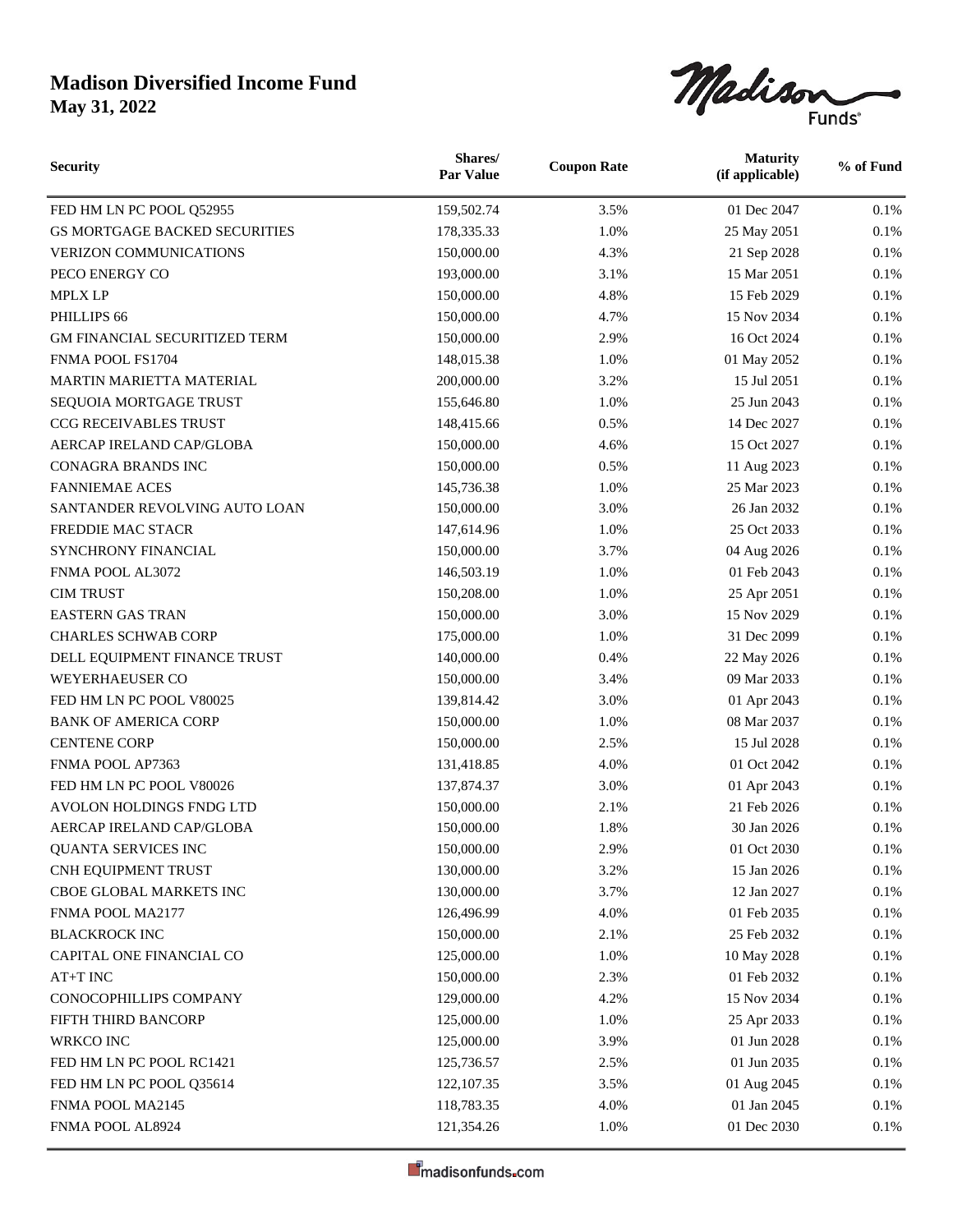

| <b>Security</b>                | Shares/<br><b>Par Value</b> | <b>Coupon Rate</b> | <b>Maturity</b><br>(if applicable) | % of Fund |
|--------------------------------|-----------------------------|--------------------|------------------------------------|-----------|
| FNMA POOL MA3210               | 121,955.43                  | 3.5%               | 01 Dec 2047                        | 0.1%      |
| <b>STERIS PLC</b>              | 150,000.00                  | 3.8%               | 15 Mar 2051                        | 0.1%      |
| <b>EXXON MOBIL CORPORATION</b> | 125,000.00                  | 4.1%               | 01 Mar 2046                        | 0.1%      |
| FNMA POOL BE0108               | 123,360.95                  | 3.0%               | 01 Jan 2047                        | 0.1%      |
| FLORIDA POWER + LIGHT CO       | 150,000.00                  | 2.9%               | 04 Dec 2051                        | 0.1%      |
| FED HM LN PC POOL QA1033       | 123,673.41                  | 3.0%               | 01 Jul 2049                        | 0.1%      |
| FNMA POOL AO4134               | 117,322.77                  | 3.5%               | 01 Jun 2042                        | 0.1%      |
| FIFTH THIRD BANCORP            | 125,000.00                  | 2.6%               | 05 May 2027                        | 0.1%      |
| <b>FANNIE MAE</b>              | 112,791.85                  | 4.0%               | 25 May 2031                        | 0.1%      |
| FED HM LN PC POOL G60722       | 119,169.32                  | 3.0%               | 01 Oct 2046                        | 0.1%      |
| <b>ORACLE CORP</b>             | 150,000.00                  | 4.0%               | 25 Mar 2051                        | 0.1%      |
| DONLEN FLEET LEASE FUNDING     | 117,449.44                  | 0.6%               | 11 Dec 2034                        | 0.1%      |
| LOWE S COS INC                 | 125,000.00                  | 4.3%               | 01 Apr 2052                        | 0.1%      |
| <b>BOEING CO</b>               | 125,000.00                  | 3.6%               | 01 Feb 2031                        | 0.1%      |
| <b>BANK OF MONTREAL</b>        | 110,000.00                  | 3.3%               | 05 Feb 2024                        | 0.1%      |
| FNMA POOL AB8486               | 113,233.81                  | 3.0%               | 01 Feb 2043                        | 0.1%      |
| OTIS WORLDWIDE CORP            | 125,000.00                  | 2.6%               | 15 Feb 2030                        | 0.1%      |
| FREDDIE MAC                    | 104,262.34                  | 5.0%               | 15 Jul 2036                        | 0.1%      |
| DELL INT LLC / EMC CORP        | 150,000.00                  | 3.5%               | 15 Dec 2051                        | 0.1%      |
| TOWD POINT ASSET FUNDING, LLC  | 111,937.42                  | 1.0%               | 25 Feb 2063                        | 0.1%      |
| FNMA POOL AB8818               | 109,992.74                  | 3.0%               | 01 Mar 2043                        | 0.1%      |
| FED HM LN PC POOL G08653       | 109,226.66                  | 3.0%               | 01 Jul 2045                        | 0.1%      |
| <b>INTUIT INC</b>              | 125,000.00                  | 1.7%               | 15 Jul 2030                        | 0.1%      |
| <b>VIATRIS INC</b>             | 125,000.00                  | 2.7%               | 22 Jun 2030                        | 0.1%      |
| JEFFERIES GRP LLC / CAP        | 125,000.00                  | 2.6%               | 15 Oct 2031                        | 0.1%      |
| BERKSHIRE HATHAWAY ENERG       | 125,000.00                  | 1.7%               | 15 May 2031                        | 0.1%      |
| MARATHON PETROLEUM CORP        | 100,000.00                  | 4.7%               | 01 May 2025                        | 0.1%      |
| INTERCONTINENTALEXCHANGE       | 100,000.00                  | 4.6%               | 15 Mar 2033                        | 0.1%      |
| HILTON DOMESTIC OPERATIN       | 100,000.00                  | 5.4%               | 01 May 2025                        | 0.1%      |
| JP MORGAN MORTGAGE TRUST       | 115,374.52                  | 1.0%               | 25 Jul 2051                        | 0.1%      |
| ASHTEAD CAPITAL INC            | 125,000.00                  | 2.5%               | 12 Aug 2031                        | $0.1\%$   |
| <b>TRACTOR SUPPLY CO</b>       | 125,000.00                  | 1.8%               | 01 Nov 2030                        | 0.1%      |
| MORGAN STANLEY                 | 100,000.00                  | 3.9%               | 27 Jan 2026                        | 0.1%      |
| SABINE PASS LIQUEFACTION       | 100,000.00                  | 4.5%               | 15 May 2030                        | 0.1%      |
| CHESAPEAKE FUNDING II LLC      | 100,000.00                  | 3.6%               | 15 Jan 2031                        | 0.1%      |
| STORE CAPITAL CORP             | 100,000.00                  | 4.5%               | 15 Mar 2028                        | $0.1\%$   |
| VERIZON COMMUNICATIONS         | 100,000.00                  | 3.9%               | 08 Feb 2029                        | 0.1%      |
| VERIZON OWNER TRUST            | 100,000.00                  | 2.0%               | 22 Jul 2024                        | 0.1%      |
| KKR GROUP FINAN CO VIII        | 125,000.00                  | 3.5%               | 25 Aug 2050                        | $0.1\%$   |
| <b>GARTNER INC</b>             | 100,000.00                  | 4.5%               | 01 Jul 2028                        | 0.1%      |
| FED HM LN PC POOL G08361       | 91,197.62                   | 4.5%               | 01 Aug 2039                        | 0.1%      |
| T MOBILE USA INC               | 100,000.00                  | 2.6%               | 15 Apr 2026                        | 0.1%      |
| GOLDMAN SACHS BDC INC          | 100,000.00                  | 2.9%               | 15 Jan 2026                        | $0.1\%$   |
| VULCAN MATERIALS CO            | 100,000.00                  | 3.5%               | 01 Jun 2030                        | 0.1%      |
|                                |                             |                    |                                    |           |

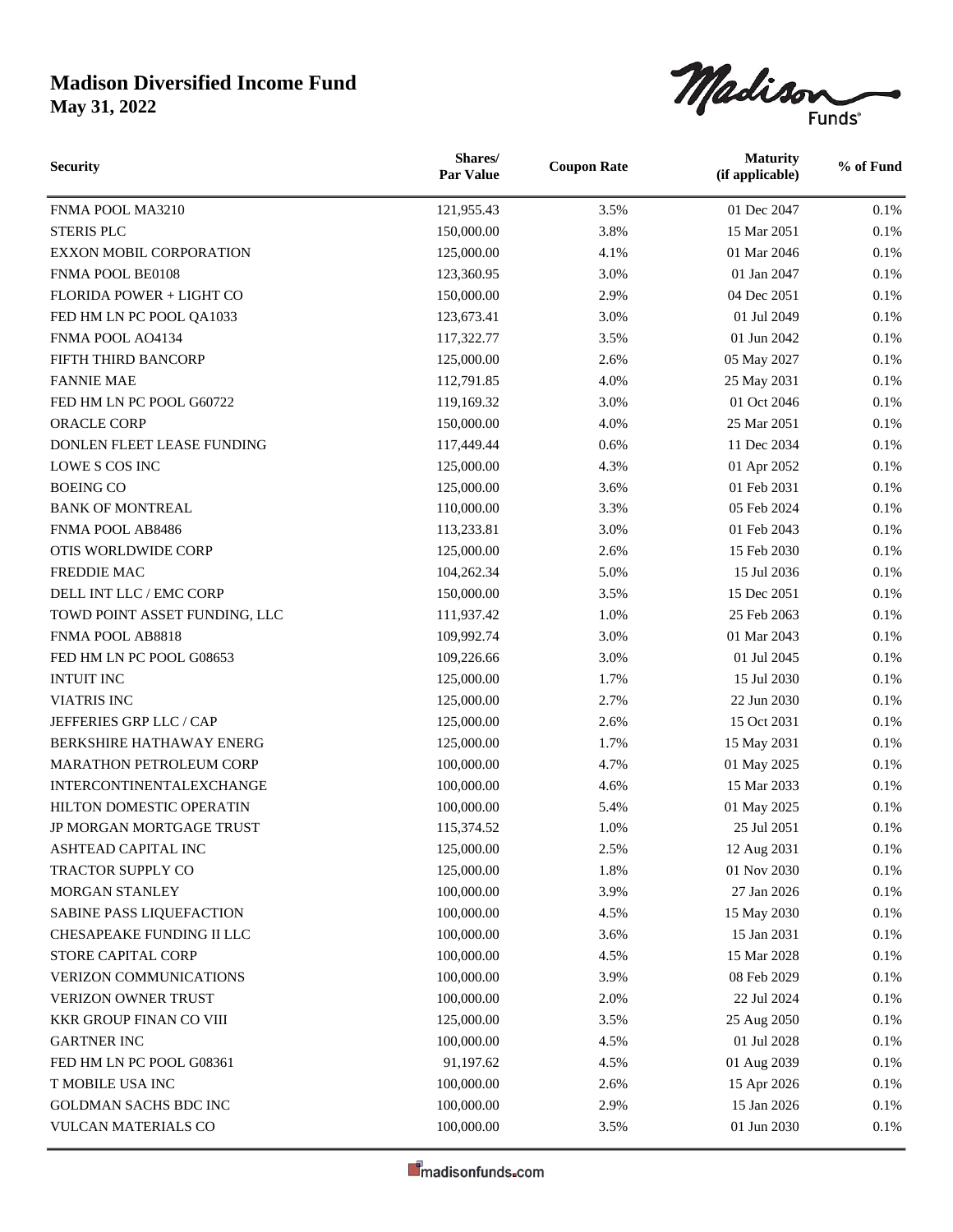

| <b>Security</b>                 | Shares/<br><b>Par Value</b> | <b>Coupon Rate</b> | <b>Maturity</b><br>(if applicable) | % of Fund |
|---------------------------------|-----------------------------|--------------------|------------------------------------|-----------|
| <b>BLOCK INC</b>                | 100,000.00                  | 2.8%               | 01 Jun 2026                        | 0.1%      |
| FNMA POOL AS6267                | 92,720.71                   | 3.0%               | 01 Dec 2035                        | 0.1%      |
| WELLS FARGO + COMPANY           | 100,000.00                  | 1.0%               | 02 Jun 2028                        | 0.1%      |
| <b>BOEING CO</b>                | 100,000.00                  | 2.2%               | 04 Feb 2026                        | 0.1%      |
| FNMA POOL AL8618                | 89,542.38                   | 1.0%               | 01 Jun 2036                        | 0.1%      |
| BERKSHIRE HATHAWAY FIN          | 100,000.00                  | 3.9%               | 15 Mar 2052                        | 0.1%      |
| CAPITAL ONE FINANCIAL CO        | 100,000.00                  | 1.0%               | 01 Mar 2030                        | 0.1%      |
| SYNCHRONY CREDIT CARD MASTER N  | 91,667.00                   | 3.9%               | 15 May 2026                        | 0.1%      |
| <b>MORGAN STANLEY</b>           | 100,000.00                  | 1.0%               | 04 May 2027                        | 0.1%      |
| <b>AIR LEASE CORP</b>           | 100,000.00                  | 1.9%               | 15 Aug 2026                        | 0.0%      |
| WISCONSIN ELECTRIC POWER        | 100,000.00                  | 1.7%               | 15 Jun 2028                        | 0.0%      |
| FED HM LN PC POOL G06168        | 87,441.25                   | 3.5%               | 01 Nov 2040                        | 0.0%      |
| <b>BANK OF NY MELLON CORP</b>   | 100,000.00                  | 1.0%               | 31 Dec 2099                        | 0.0%      |
| WELLTOWER INC                   | 100,000.00                  | 2.1%               | 15 Jan 2029                        | 0.0%      |
| <b>MPLX LP</b>                  | 100,000.00                  | 2.7%               | 15 Aug 2030                        | 0.0%      |
| <b>HORMEL FOODS CORP</b>        | 100,000.00                  | 1.8%               | 11 Jun 2030                        | 0.0%      |
| HOME DEPOT INC                  | 100,000.00                  | 3.4%               | 15 Apr 2050                        | 0.0%      |
| <b>FLAGSTAR MORTGAGE TRUST</b>  | 90,416.64                   | 1.0%               | 25 Sep 2041                        | 0.0%      |
| <b>TEXTRON INC</b>              | 100,000.00                  | 2.5%               | 15 Mar 2031                        | 0.0%      |
| <b>GLP CAPITAL LP / FIN II</b>  | 100,000.00                  | 3.3%               | 15 Jan 2032                        | 0.0%      |
| OMEGA HLTHCARE INVESTORS        | 100,000.00                  | 3.4%               | 01 Feb 2031                        | 0.0%      |
| FED HM LN PC POOL Q04092        | 81,123.29                   | 4.0%               | 01 Oct 2041                        | 0.0%      |
| BELROSE FUNDING TRUST           | 100,000.00                  | 2.3%               | 15 Aug 2030                        | 0.0%      |
| MORGAN STANLEY                  | 100,000.00                  | 1.0%               | 28 Apr 2032                        | 0.0%      |
| <b>INTERSTATE POWER + LIGHT</b> | 100,000.00                  | 3.5%               | 30 Sep 2049                        | 0.0%      |
| SANTANDER CONSUMER AUTO RECEIV  | 81,629.34                   | 0.5%               | 15 Aug 2024                        | 0.0%      |
| <b>FANNIE MAE</b>               | 80,534.77                   | 3.5%               | 25 Apr 2031                        | 0.0%      |
| 7 ELEVEN INC                    | 100,000.00                  | 1.8%               | 10 Feb 2031                        | 0.0%      |
| ZOETIS INC                      | 100,000.00                  | 3.0%               | 15 May 2050                        | 0.0%      |
| <b>SALESFORCE INC</b>           | 100,000.00                  | 2.9%               | 15 Jul 2051                        | 0.0%      |
| TEACHERS INSUR + ANNUITY        | 100,000.00                  | 3.3%               | 15 May 2050                        | $0.0\%$   |
| <b>CITIGROUP INC</b>            | 75,000.00                   | 1.0%               | 24 May 2033                        | 0.0%      |
| ENERGY TRANSFER LP              | 75,000.00                   | 5.3%               | 15 Apr 2029                        | $0.0\%$   |
| FNMA POOL MA2193                | 73,816.22                   | 4.5%               | 01 Feb 2045                        | 0.0%      |
| TRANSDIGM INC                   | 75,000.00                   | 6.3%               | 15 Mar 2026                        | 0.0%      |
| <b>FNMA POOL 890696</b>         | 76,341.75                   | 1.0%               | 01 Sep 2030                        | $0.0\%$   |
| <b>EMPOWER FINANCE 2020 LP</b>  | 100,000.00                  | 3.1%               | 17 Sep 2051                        | 0.0%      |
| FNMA POOL MA1087                | 72,403.31                   | 4.0%               | 01 Jun 2042                        | 0.0%      |
| FED HM LN PC POOL G08502        | 75,713.88                   | 3.0%               | 01 Aug 2042                        | 0.0%      |
| FNMA POOL AB8563                | 74,288.83                   | 3.0%               | 01 Feb 2043                        | 0.0%      |
| ENTERPRISE FLEET FINANCING LLC  | 71,180.50                   | 2.1%               | 20 May 2025                        | 0.0%      |
| FNMA POOL AL6588                | 65,542.22                   | 1.0%               | 01 Jul 2041                        | 0.0%      |
| FNMA POOL AP2133                | 70,309.54                   | 3.5%               | 01 Aug 2042                        | 0.0%      |
| FNMA POOL AT0310                | 69,060.86                   | 3.5%               | 01 Mar 2043                        | $0.0\%$   |
|                                 |                             |                    |                                    |           |

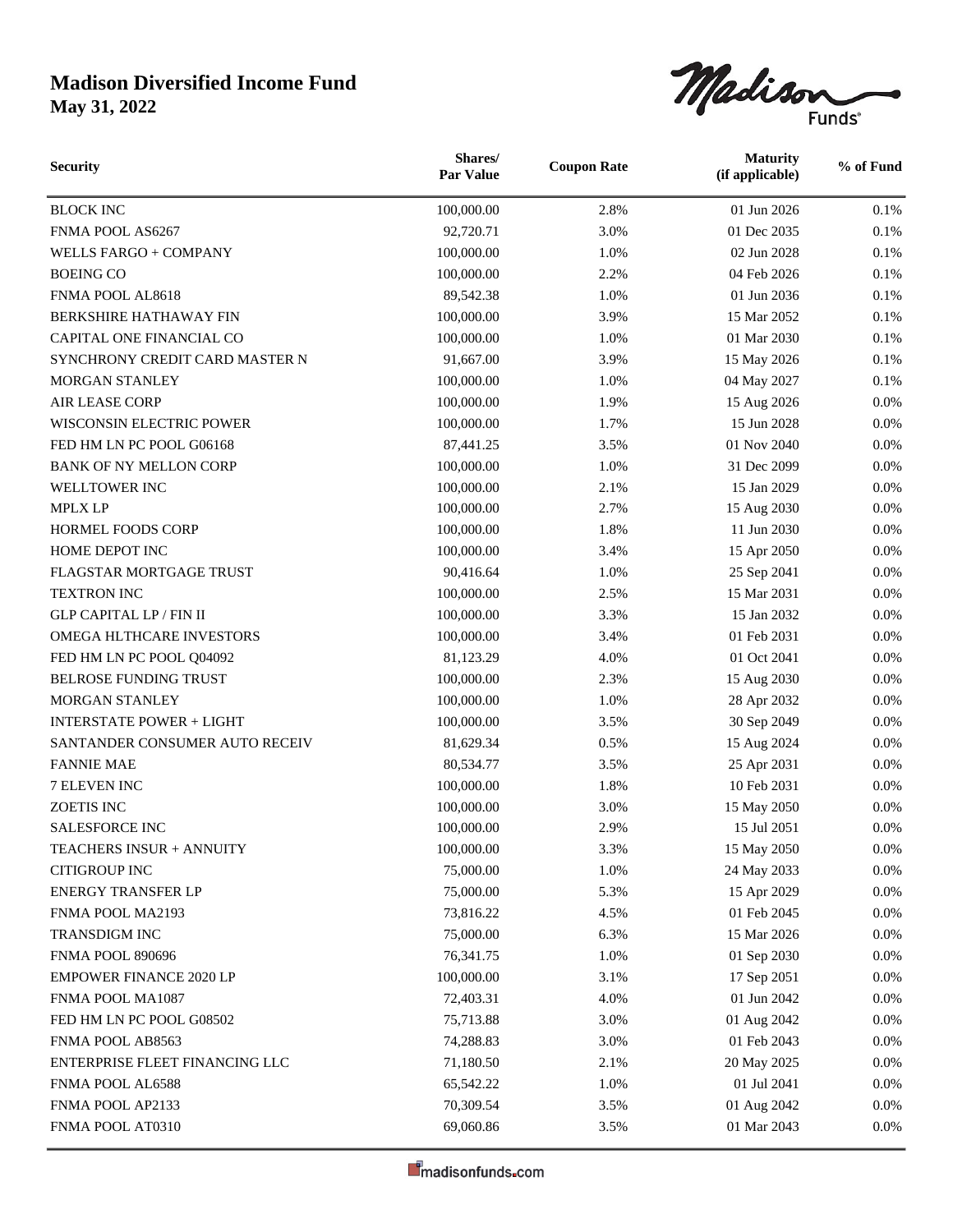

| <b>Security</b>                | Shares/<br><b>Par Value</b> | <b>Coupon Rate</b> | <b>Maturity</b><br>(if applicable) | % of Fund |
|--------------------------------|-----------------------------|--------------------|------------------------------------|-----------|
| FNMA POOL AB3274               | 65,561.80                   | 4.5%               | 01 Jul 2041                        | $0.0\%$   |
| <b>MAGALLANES INC</b>          | 75,000.00                   | 5.1%               | 15 Mar 2052                        | 0.0%      |
| PIONEER NATURAL RESOURCE       | 75,000.00                   | 2.2%               | 15 Jan 2031                        | 0.0%      |
| KEURIG DR PEPPER INC           | 75,000.00                   | 3.8%               | 01 May 2050                        | 0.0%      |
| FNMA POOL AS6309               | 60,618.03                   | 3.5%               | 01 Dec 2045                        | 0.0%      |
| FNMA POOL MA3831               | 58,385.74                   | 3.0%               | 01 Nov 2039                        | 0.0%      |
| J.P. MORGAN WEALTH MANAGEMENT  | 61,307.82                   | 1.0%               | 25 Feb 2050                        | 0.0%      |
| FED HM LN PC POOL Q03516       | 54,038.56                   | 4.5%               | 01 Sep 2041                        | 0.0%      |
| FNMA POOL MA3098               | 52,790.91                   | 3.5%               | 01 Aug 2032                        | 0.0%      |
| SOUTHWEST AIRLINES CO          | 50,000.00                   | 5.3%               | 04 May 2025                        | 0.0%      |
| FED HM LN PC POOL C04233       | 52,924.30                   | 3.0%               | 01 Sep 2042                        | 0.0%      |
| <b>CIGNA CORP</b>              | 50,000.00                   | 4.4%               | 15 Oct 2028                        | 0.0%      |
| FED HM LN PC POOL Q46801       | 48,564.75                   | 4.0%               | 01 Mar 2047                        | 0.0%      |
| CHESAPEAKE FUNDING II LLC      | 49,762.31                   | 0.9%               | 15 Aug 2032                        | 0.0%      |
| PERFORMANCE FOOD GROUP I       | 50,000.00                   | 5.5%               | 15 Oct 2027                        | 0.0%      |
| <b>BOEING CO</b>               | 50,000.00                   | 5.8%               | 01 May 2050                        | 0.0%      |
| HEALTHPEAK PROPERTIES          | 50,000.00                   | 3.3%               | 15 Jul 2026                        | 0.0%      |
| <b>EBAY INC</b>                | 50,000.00                   | 1.9%               | 11 Mar 2025                        | 0.0%      |
| <b>SYSCO CORPORATION</b>       | 42,000.00                   | 6.0%               | 01 Apr 2030                        | 0.0%      |
| <b>IRON MOUNTAIN INC</b>       | 50,000.00                   | 4.5%               | 15 Feb 2031                        | 0.0%      |
| MAGALLANES INC                 | 50,000.00                   | 5.4%               | 15 Mar 2062                        | 0.0%      |
| UNITEDHEALTH GROUP INC         | 50,000.00                   | 3.7%               | 15 Aug 2049                        | 0.0%      |
| <b>FANNIE MAE</b>              | 41,295.95                   | 5.5%               | 25 Sep 2035                        | 0.0%      |
| FNMA POOL MA3126               | 43,865.95                   | 3.5%               | 01 Sep 2032                        | 0.0%      |
| HEALTH CARE SERVICE CORP       | 50,000.00                   | 2.2%               | 01 Jun 2030                        | 0.0%      |
| <b>TRUIST BANK</b>             | 50,000.00                   | 2.3%               | 11 Mar 2030                        | 0.0%      |
| <b>VALERO ENERGY CORP</b>      | 50,000.00                   | 4.0%               | 01 Jun 2052                        | 0.0%      |
| TD SYNNEX CORP                 | 50,000.00                   | 2.7%               | 09 Aug 2031                        | 0.0%      |
| FNMA POOL AS4257               | 38,720.54                   | 4.0%               | 01 Jan 2045                        | 0.0%      |
| <b>FNMA POOL 831820</b>        | 37,008.74                   | 5.5%               | 01 Sep 2036                        | 0.0%      |
| FNMA POOL AO8100               | 37,758.10                   | 3.5%               | 01 Aug 2042                        | $0.0\%$   |
| DELL EQUIPMENT FINANCE TRUST   | 36,322.17                   | 1.9%               | 22 Oct 2024                        | $0.0\%$   |
| <b>FNMA POOL 903059</b>        | 33,592.57                   | 5.5%               | 01 Dec 2036                        | $0.0\%$   |
| UNIV OF MASSACHUSETTS MA BLDG  | 35,000.00                   | 6.6%               | 01 May 2039                        | 0.0%      |
| JP MORGAN MORTGAGE TRUST       | 33,592.18                   | 1.0%               | 25 Feb 2050                        | 0.0%      |
| FNMA POOL MA3415               | 31,889.79                   | 4.0%               | 01 Jul 2048                        | $0.0\%$   |
| <b>FANNIE MAE</b>              | 29,866.22                   | 3.0%               | 25 Mar 2042                        | 0.0%      |
| <b>FNMA POOL 820347</b>        | 27,889.41                   | 5.0%               | 01 Sep 2035                        | 0.0%      |
| WELLS FARGO MORTGAGE BACKED SE | 28,391.66                   | 1.0%               | 25 Apr 2049                        | 0.0%      |
| <b>FNMA POOL 835699</b>        | 24,321.73                   | 5.0%               | 01 Sep 2035                        | 0.0%      |
| DELL INT LLC / EMC CORP        | 19,000.00                   | 8.4%               | 15 Jul 2046                        | 0.0%      |
| FED HM LN PC POOL C62333       | 23,620.35                   | 6.5%               | 01 Jan 2032                        | 0.0%      |
| FNMA POOL 254904               | 21,938.54                   | 5.5%               | 01 Oct 2033                        | 0.0%      |
| SCHLUMBERGER HLDGS CORP        | 20,000.00                   | 4.0%               | 21 Dec 2025                        | $0.0\%$   |
|                                |                             |                    |                                    |           |